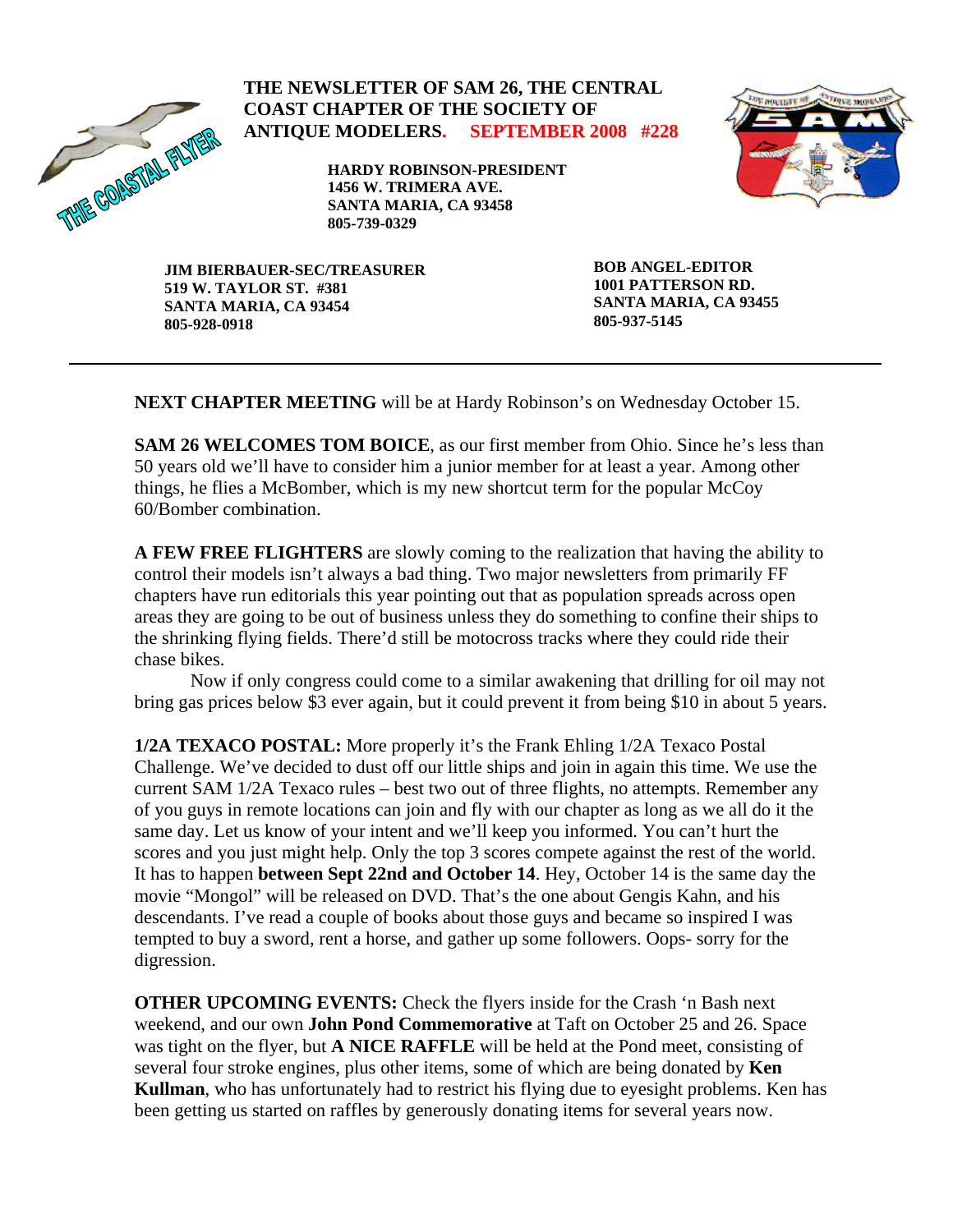**SPECTRUM RADIOS** have just introduced the **DX5e**, billed as the lowest cost full range transmitter/receiver combination on 2.4GHz at \$100 for the pair. It's sold as a beginners set, and was probably designed to be sold with the various ready to fly combinations that are becoming more popular. But the price is so attractive that lots of interest is being shown in order to get into 2.4MHz where there aren't frequency conflicts. I looked up some specs on Horizon Hobbies web site, and here are my impressions.

**The Good:** I like the looks and price (\$60) of the receiver. It's not a two piece unit like some others by Spectrum. It has one short antenna and one longer one. After making a couple of installations of 2.4 RX's I think routing to the required 90 degree separation of the two antennas would be easier with the one longer antenna. Actually the antennae are the same length; it's the length of coax between the receiver and the actual short antenna that's a little longer on one. That's about the extent of the pluses.

**The not so good:** It's a bare bones radio consisting of a TX and RX and that's about it. The only batteries are four AA dry cells for the transmitter, so no charger is supplied. The four cells rather than eight raise an immediate question mark, but the explanation is that due to the lower operating power requirements of 2.4 GHz the four cells are adequate. That may be, but the cells fit a clip-in box which is always prone to failure. They do sell rechargeable batteries and a charger as an extra cost upgrade item, but it appears these cells also may just clip in. If that's the case it would be a good idea to hard wire a 4 cell pack. A Spectrum or JR brand charger would be necessary due to the "backwards" polarity (center negative) and different pin size of their output plug. Or you could make any other brand of charger work by cutting off the output connector and buying and soldering in the right size connector wired for negative center polarity.

 The TX uses the cheaper to manufacture digital trims, but it isn't a computerized TX. That combines the worst features of the two. With neither a slide switch nor a screen, you have no reference as to where the trims are set other than by eyeballing the control surfaces. A "one model memory" is advertised. All this means is that you don't have a computer radio to memorize settings for several models. But it does mean you can't cause a computer radios' favorite type crash by having the wrong model programmed into the TX. You must set up each models controls mechanically just as with any other non-computer radio.

 The user manual says "During binding, the TX learns what type RX it binds to". So if you have multiple ships and multiple TX's that just might mean you'd have to use all the same model of RX or possibly you'd have to access the receiver and re-bind with each change of RX type. It also mentions that if you accidentally push the trainer button without the RX turned on you will unbind the system.

 I have no Spectrum equipment, so I don't plan to switch. But if I were going to Spectrum, I'd consider buying a slightly higher end transmitter, but outfitting a fleet with the little AR500 receivers at \$60 a pop – providing they prove to be as reliable and resistant to ignition noise as are the Futabas and Airtronics.

 That's the Battery compartment of that DX5e transmitter on the next page. The TX has a charging port for rechargeable cells, but I guess they'd just snap in also. Spooky.

**SANYO BATTERY CODES** were revealed in AMA on-line. The first letter is the year, the second is the month of manufacture, beginning with A back in 1996 and A as January. Bringing it up to date, E=Year 2000, F= 2001, etc and M would be 2008. September would be I. So a code of JC would mean the battery was made in 2005, in the month of March.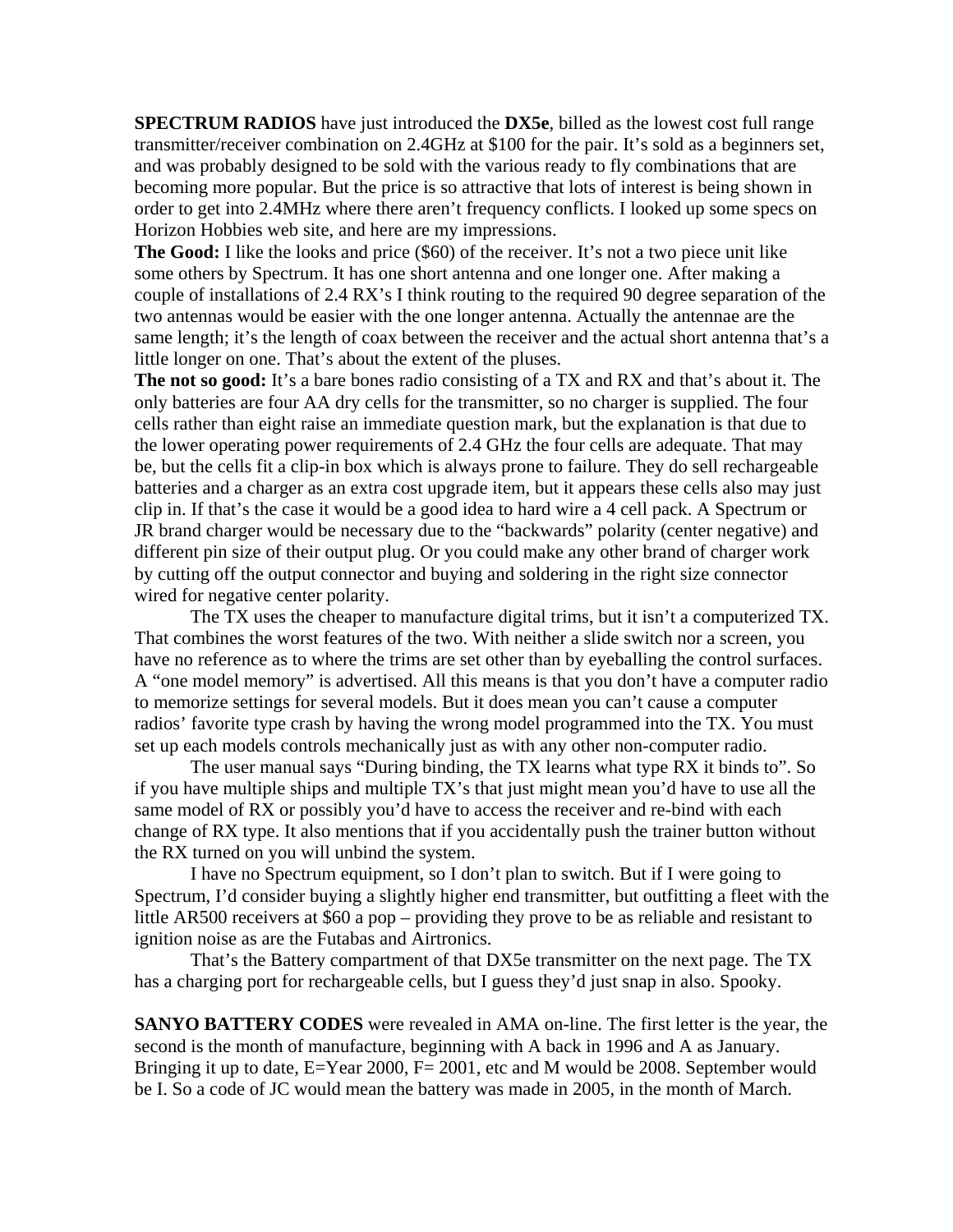

This view of Spectrums' new 5 channel transmitter shows it's made for economy. The four cells probably work OK, but I hope those battery clips are sturdy or you've got problems.

**IT ISN'T NECESSARILY DEMENTIA** or even old age when you don't remember the reason you just came into the room from the shop. My theory is that you're just running on autopilot. When you've lived for several decades you've routinely done most daily activities hundreds or even thousands of times. Things such as brushing your teeth or turning off lights before going to bed. You've done them all so often that you tune them out and run on autopilot while thinking about other more important things such as "Why is that danged McCoy stuttering again this time?" or "I wonder what anchovy flavored ice cream would taste like?". Since you're on autopilot walking through the house with those things are on your mind, it's natural that when you arrive in the kitchen you've forgotten the purpose of the journey was to pick up some saran wrap to cover the plans in the shop.

When this happens, there's no point in standing there wasting time trying to recall why you're there. It's quicker and easier to just walk back to the shop and start over where you made the "go" decision. You'll recall the purpose of the trip and this time you'll be exasperated enough to remember it all the way back to the kitchen.

 And here's part two of the theory: Your body has some very complex mechanisms to maintain itself in good condition. When it senses you need more exercise, it probably has your brain deliberately drop the reason you went to the kitchen. That's to get you to repeat the trip and keep the blood flowing to the brain better. Think about it, doesn't all this beat admitting to yourself that you're slipping?

**QUESTION:** What did the sweet little Taliban girl say to her Mother? **ANSWER:** Mommy after Abdul blows himself up can I have his room?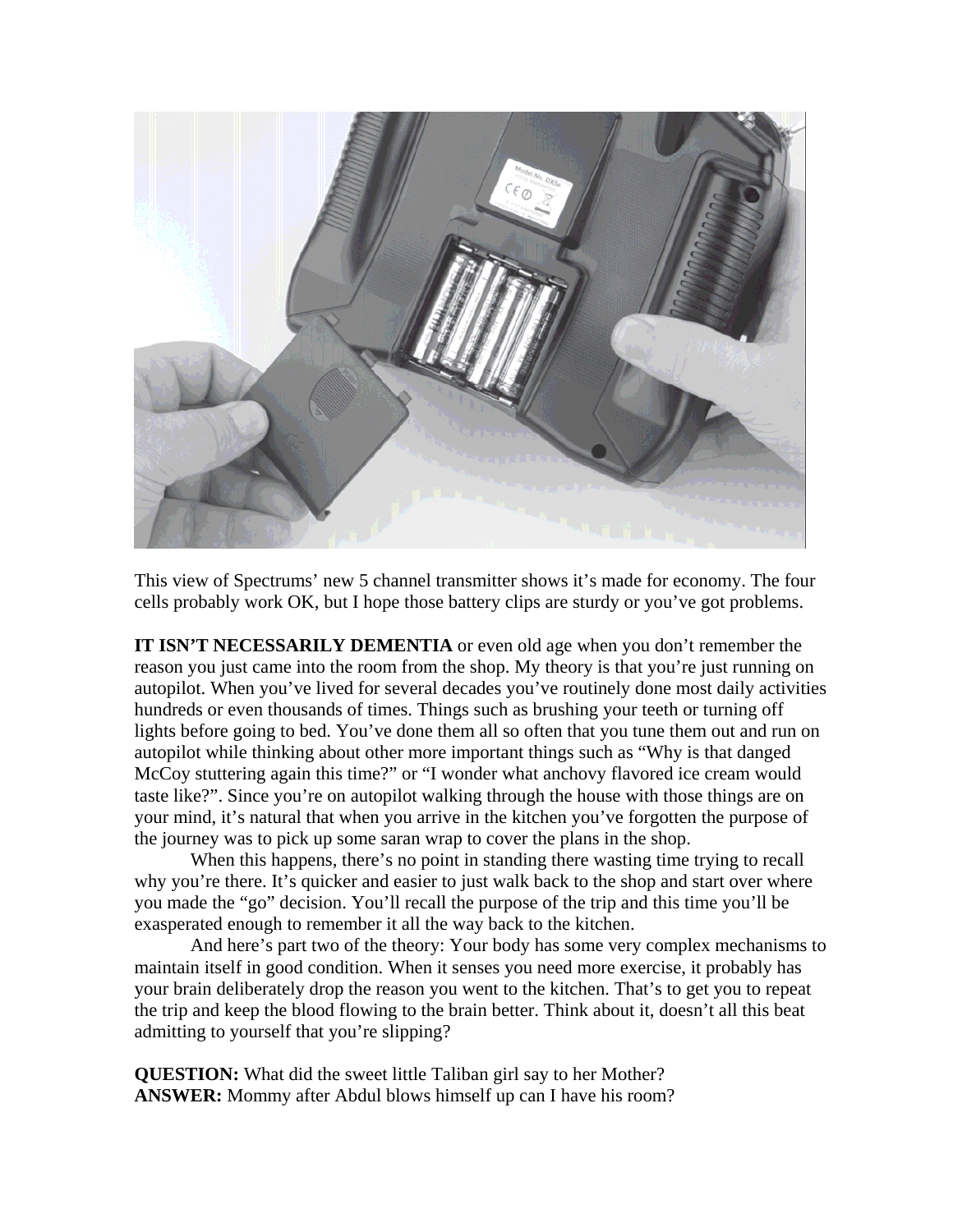**THE JIMMY ALLEN POSTAL** competition was flown at Taft by a small group from our chapter. All four flew the BA cabin design. Here are the results all in seconds of flight time. The underlined scores were the low throw-away scores which weren't counted.

| <b>FLIER</b>          | 1 <sup>st</sup> | $2^{\text{nd}}$ $2^{\text{rd}}$ |     | $\Lambda^{\text{th}}$ | <b>TOTAL</b>  |                   |
|-----------------------|-----------------|---------------------------------|-----|-----------------------|---------------|-------------------|
| Jim Elliott:          | 99              | 109                             | 55  | 53                    | $= 263$ Total |                   |
| <b>Hardy Robinson</b> | 65              | 67                              | 112 | 38                    | $= 234$       | best three $=712$ |
| Dick Fischer          | 85              | 86                              | 44  | 42                    | $= 215$       |                   |
| Jim Bierbauer         |                 |                                 |     |                       | $= 109$       |                   |

The best three out of each person's four flights are taken for scoring, and the best three total scores are used, regardless of the number of flyers. So if we had a huge batch of flyers for the event we might fare better. Don Bishop and I quit flying rubber power years ago when it got more complex than engine power, but we went along to Taft anyway. Both Jim Bierbauer and Dick had technical problems and no one quite made the two minute max. Sorry Jim B. but your scores got misplaced somehow, all but the total. I'll blame Robby for that, as it probably had to do with the fact that they were the throw away scores. The last flights were the lowest in each case as the morning breeze kicked up.



**Clockwise: Dick winds, Jim B. launches, Robby test flys, Jim E. retrieves**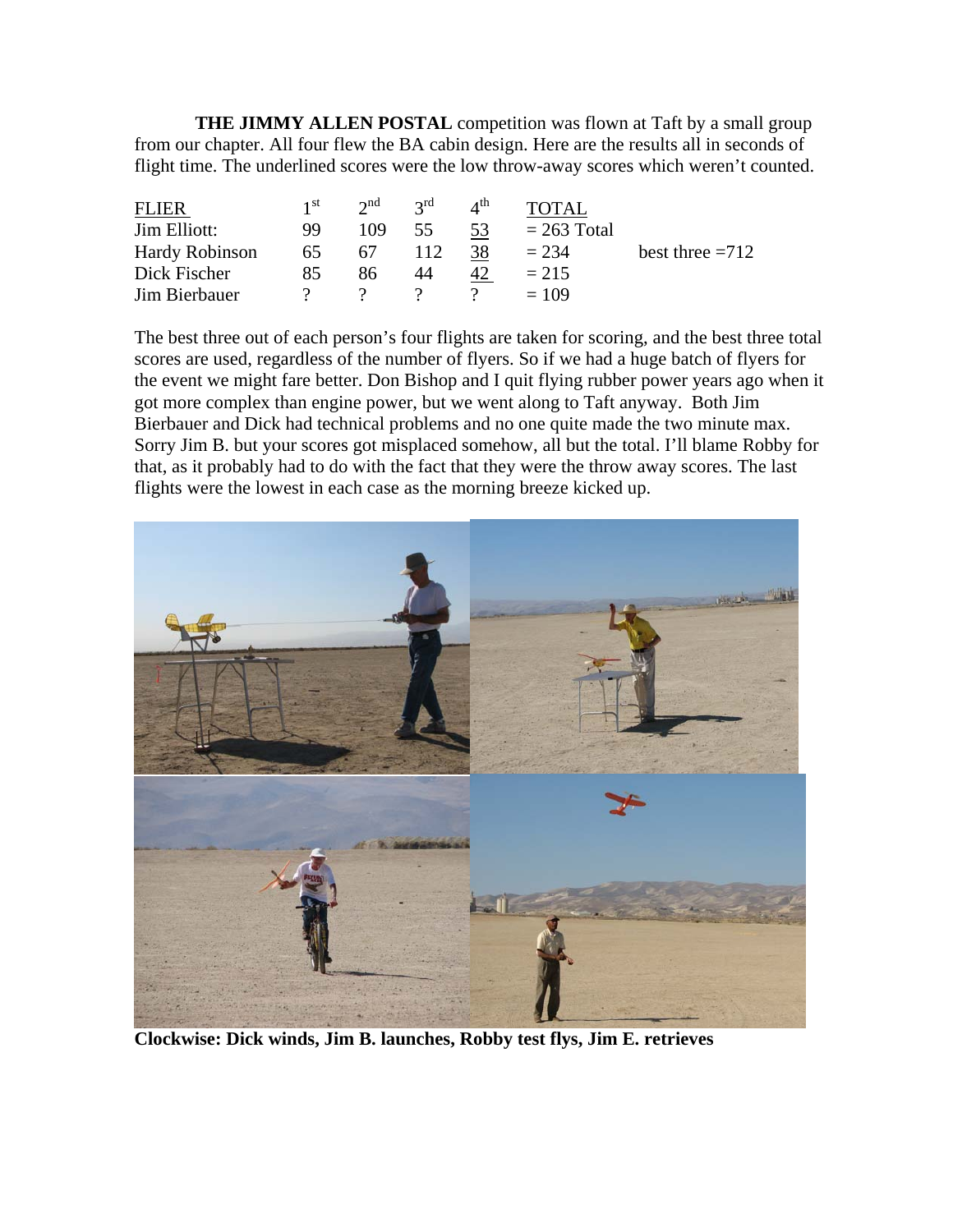**ENGINE CLEANING: '**Ol Charlie Reich came up with a product that sounds as if it works similar to the Dawn Power Dissolver we mentioned earlier this year. We had a little trouble finding the Dawn product, but finally located it in good old Walmart. It worked well and was only about \$3.

#### **Here's Charlie:**

#### **mar-hyde s Tal-Strip II Aircraft Coating Remover**

This product is available at our local Advance Auto Parts store. It's located in their auto paint/body repair supply section. The product carries a mar-hyde brand name and called Tal-Strip II Aircraft Coating Remover. The feature I like is it comes in a 15 oz. spray can, which makes it very convenient to use, secondly it only costs about \$5.00. I laid a cruddy old engine on a piece of cardboard out on my driveway, sprayed on a generous coat, let it soak for ten minutes and watched it foam up into a brown mess of dissolved gunk from the engine, then I washed it off with cold water and an old toothbrush. The results were a new looking engine. No muss, no fuss. Tal Strip II is now my product of choice because the spray can makes it convenient to apply, is always immediately ready for use and does have a long shelf life (so far after a year of storage it's still good). Some model engine cleaners have a rapid deterioration of product after the can is once opened. One caution – be sure and wear rubber gloves when using this stuff as it will burn your skin, also remember, this is a paint remover used to remove epoxy type paints off of full scale aircraft and automobiles, It will also remove any anodized color coating off of a glow engine.

The main component of Tal-Strip II is methylene chloride. As mentioned on the can the primary purpose was intended to strip the finish off of aluminum airplanes. I've used this product on many model engines and have never encountered the aluminum turning black. The aluminum components always comes out shiny and clean, looking like new. Of course I don't leave it on the engine long either. In only a few moments for the liquid spray to foam up into a brown gunky mess. When it quits the foaming process I wash it off under the tap in my shop sink (or a bucket of water) with an old toothbrush. On a very dirty engine I may need a second spot cleaning re-application on an exceptionally caked up area, but this is very seldom the case. 'Ol Charlie Reich

**DEANS CONNECTORS FAIL:** Don Bishop and I have both had some failures of deans three pin connectors. Fortunately mine were all in the ignition system, not the radio. The housing is flexible and the female end just gets too loose and sloppy for good pin contact. The failure is intermittent and can usually be found by a little wiggling of the connectors while watching for an electrical reaction. Don sometimes gives them a field fix by just squeezing the female socket with pliers from the side. This springs the contacts back together. Peek inside carefully and you can see how it works.

 I prefer to replace the female when this happens. It also helps to make sure you get a good straight shot when plugging or unplugging. And I like to tie them together with a supply of waxed radio dial cord. You can also use dental floss for this. But mainly I'm avoiding using them in new installations. Recently Dick Fischer also had an intermittent failure which was traced to a three pin Deans connector. One newsletter published a nice diagram showing a "standardized" way of wiring ignition systems with Deans for easy replacement of components. I didn't publish it for the reasons above.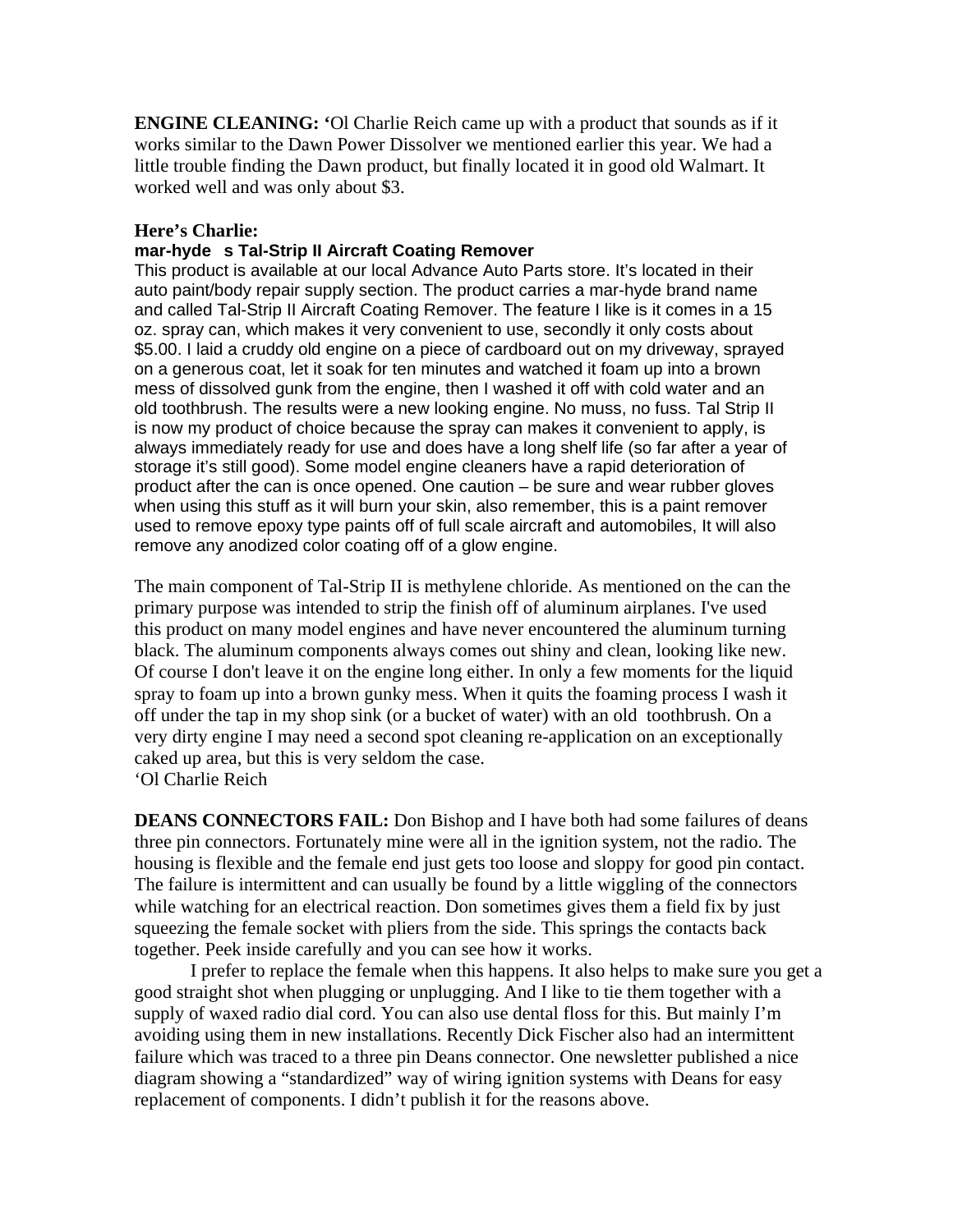# **Invitation 33rd Annual SAM 27 Crash & Bash Schmidt Ranch, Elk Grove, California September 26, 27, 28, 2008 AMA Sanction #08-1796 with \$1000 Added Purse**

**CASH PRIZES** 

**All Flying Event Entry Fees will be \$5 each, no maximum.** 

**Schedule of Events I September 26 Friday 3 PM – 7:30 PM AND September 27 Saturday 8 AM – 5:30 PM A, B, C Ignition LER + A, B, C Glow LER + Ohlsson 23 Flying Scale Practice - Saturday 8 AM – 10 AM Saturday Noon Lunch \$5 – Flyoffs, if necessary, begin at 2 PM** 

**Schedule of Events II September 27 Saturday 8 AM – 5:30 PM AND September 28 Sunday 8 AM – 3 PM ½ A Texaco, ½ A Scale, Class A Texaco, TEXACO, Ohlsson Sideport Brown Junior LER, Electric Texaco, Electric OT LMR, Speed 400 LMR Judged Scale Flying & Old Time Glider - Sunday Morning Only Sunday Noon Lunch \$5 – Flyoffs, if necessary, begin at 2 PM** 

**Special Events III** 

**Friday Night Taco Buffet \$5, 6 till 8 PM, RSVP call (916) 684-2265 SAM Champs Commemorative Models - All weekend, score glide time only Spirit of SAM Concours d'élégance 12 noon Saturday 20th Crash & Bash Anniversary at Schmidt Ranch – 4:30 PM Saturday SAM Sweethearts Happy Hour - 5 PM Saturday TEXAS BAR-B-QUE Banquet with Napa Wines \$15 - 6 PM Saturday RSVP GRAND RAFFLE Drawing at 3 PM Sunday, Tickets 6 for \$5** 

**All RC events are presented in accordance with the 2006 SAM Rulebook except OT Glider, Flying Scale, Commemoratives (Fokkers, Dodgers, Trenton Terrors, etc.), and Speed 400.** 

**Please note new flexible 2 day schedules for most basic SAM events.** 

**Directions to Schmidt Ranch : Traveling south on I-5, exit Hood Franklin Road, turn left (east) over overpass, turn right (south) on Franklin Blvd (J8). Traveling north on I-5, exit Twin Cities Road, turn right (east), turn left (north) on Franklin Blvd (J8). Camping OK.** 

**Nearby Motels: Best Western John Jay Inn, 15 Massie Court, Sacramento (916) 689-4425; Motel 6, Mack Road at 99 Sacramento (916) 689-9141; Motel 6, 7407 Elsie Ave. Sacramento (916) 689-6555; Holiday Inn Express, 620 Lincoln Way, Galt (209) 745-9500.**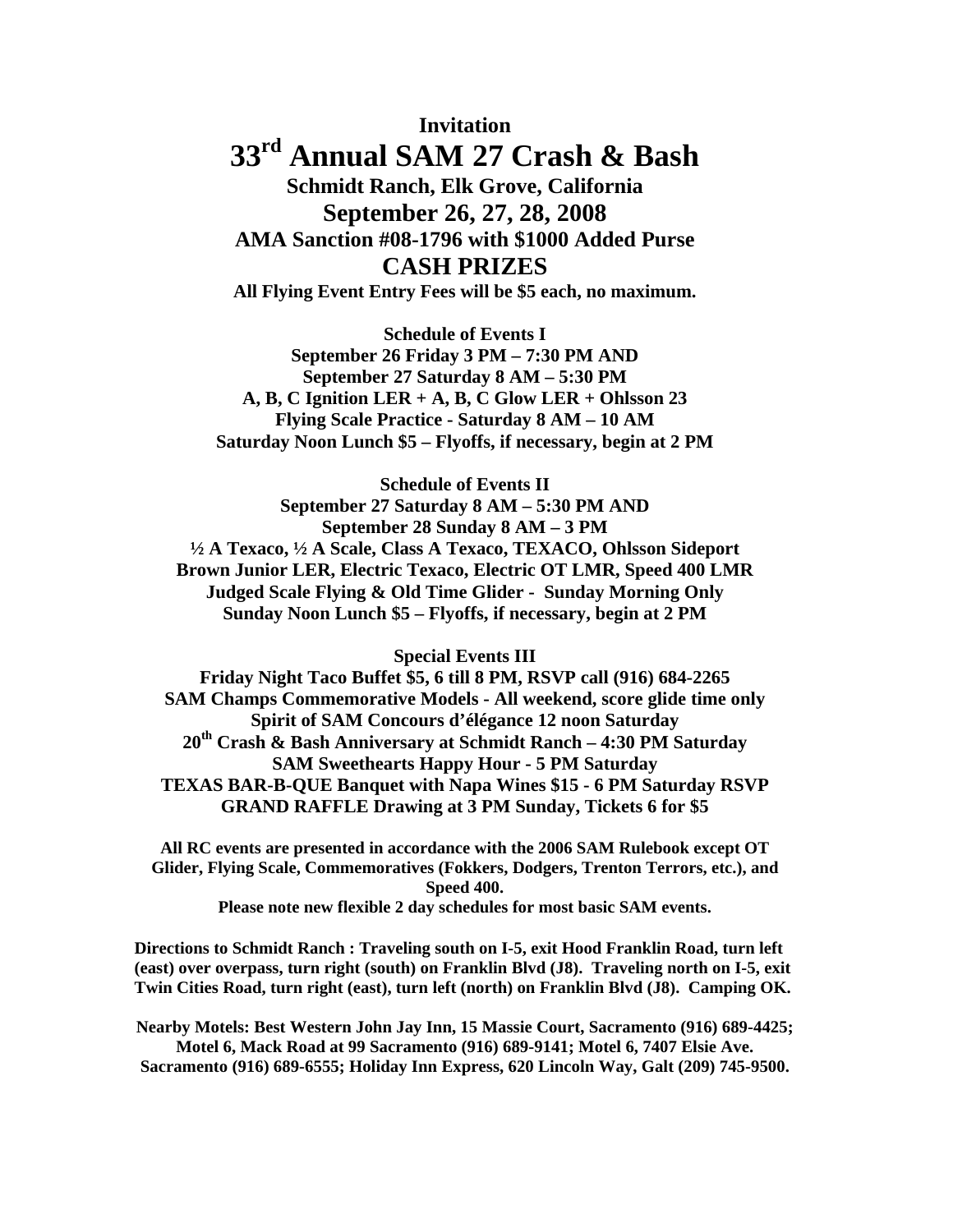#### **HERE'S DAVE!**

Our own Dave Lewis displays his first place trophy for Antique at the SAM Champs. Looks like a standard Bomber with probably a McCoy 60. If so, that means he was probably competing against several others with the same equipment in a final fly-off. Good job Dave.

We'll proudly claim Dave as a SAM 26 member, but we must confess that his home base is with the SAM 21 group in the San Jose and Bay area of California.



### **MORE ABOUT BOMBER WING AREAS:** We published Ed Hamlers

measurements and results for standard sized Lanzo Bomber wing areas last month. He had 1206 square inches for the short center section wing and 1260 Sq.In. for the long center section. His explanation for measurements indicated he knew what he was doing.

Now we have SAM Talk inputs from Tandy Walker and Alfredo Herbon who also sound like they know what they're doing. They match closely with each other, but are different from Ed's. They got 1207 and 1232 respectively. The 1207 is close enough, but the 1260 and 1232 seem too far apart. The 1260 figure is one of the figures I'v seen most used. Maybe we'll just have to live with anything between 1200 and 1260 as put down on a scorecard?

Thinking back to the long center section version I flew for several years, I kept a couple of flat strips of lead atop the pylon to bring it up to legal weight. At 1260 Sq. In. that would be 88 oz required, but at 1232 it would only be 86 oz. required. Don't tell me I carried two unneeded extra ounces of lead for all those years! Some would kill to save two ounces.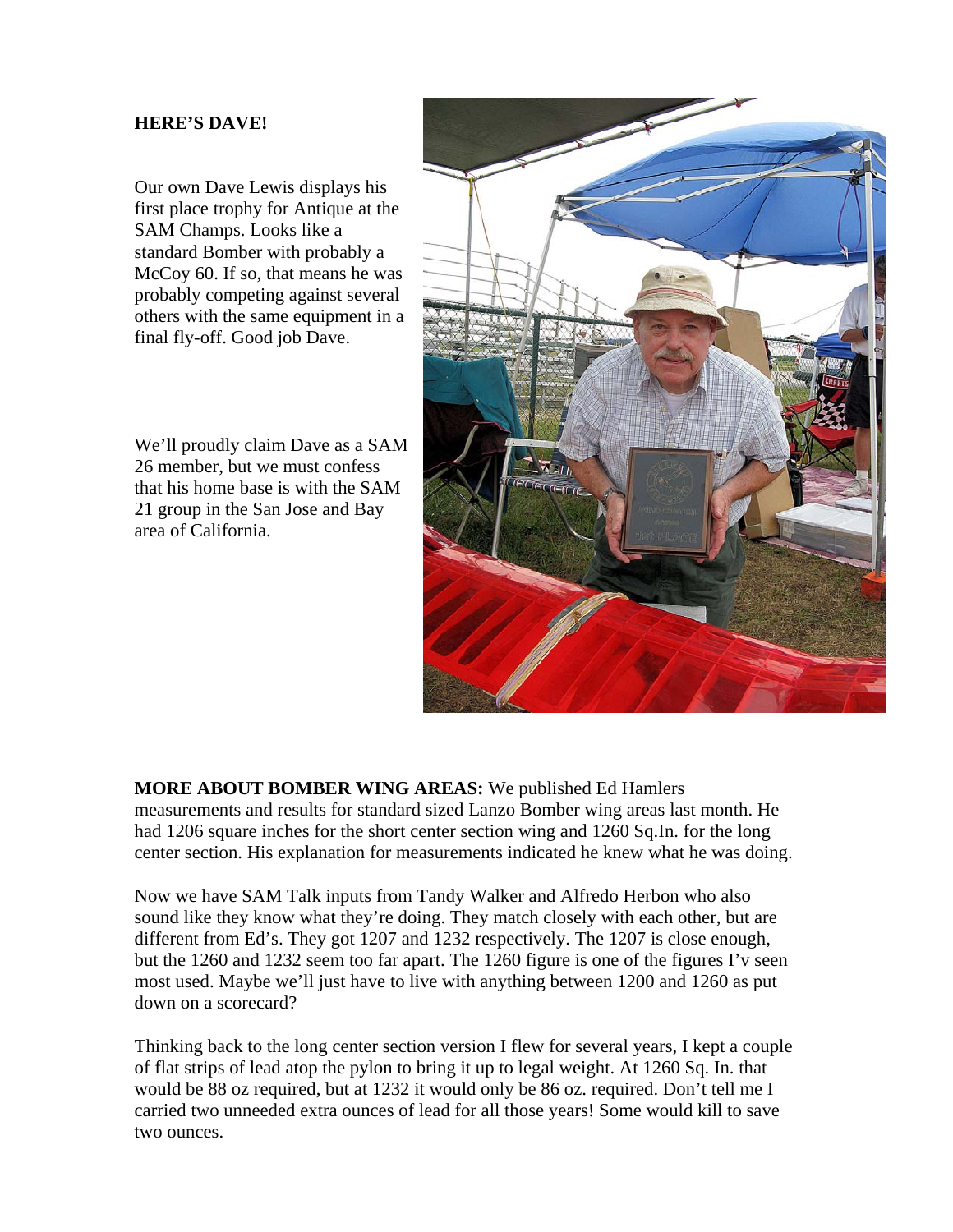



**MORE SAMCHAMPS 08:** SAM's Western VP Dick Griswold, assisted by his wife and pit crew Ann does some tuneup on his Ohlsson Sideport. This pair makes a great team and did an outstanding job last year helping run the RC 'Champs in Nevada. Larry Davidson adds another FF grand champ trophy to his collection. Larry is one of the suppliers of our specialty items peculiar to OT flying. Dick and Ann live in Tucson Arizona and Larry is in Moneta Virginia, but both are SAM 26 members.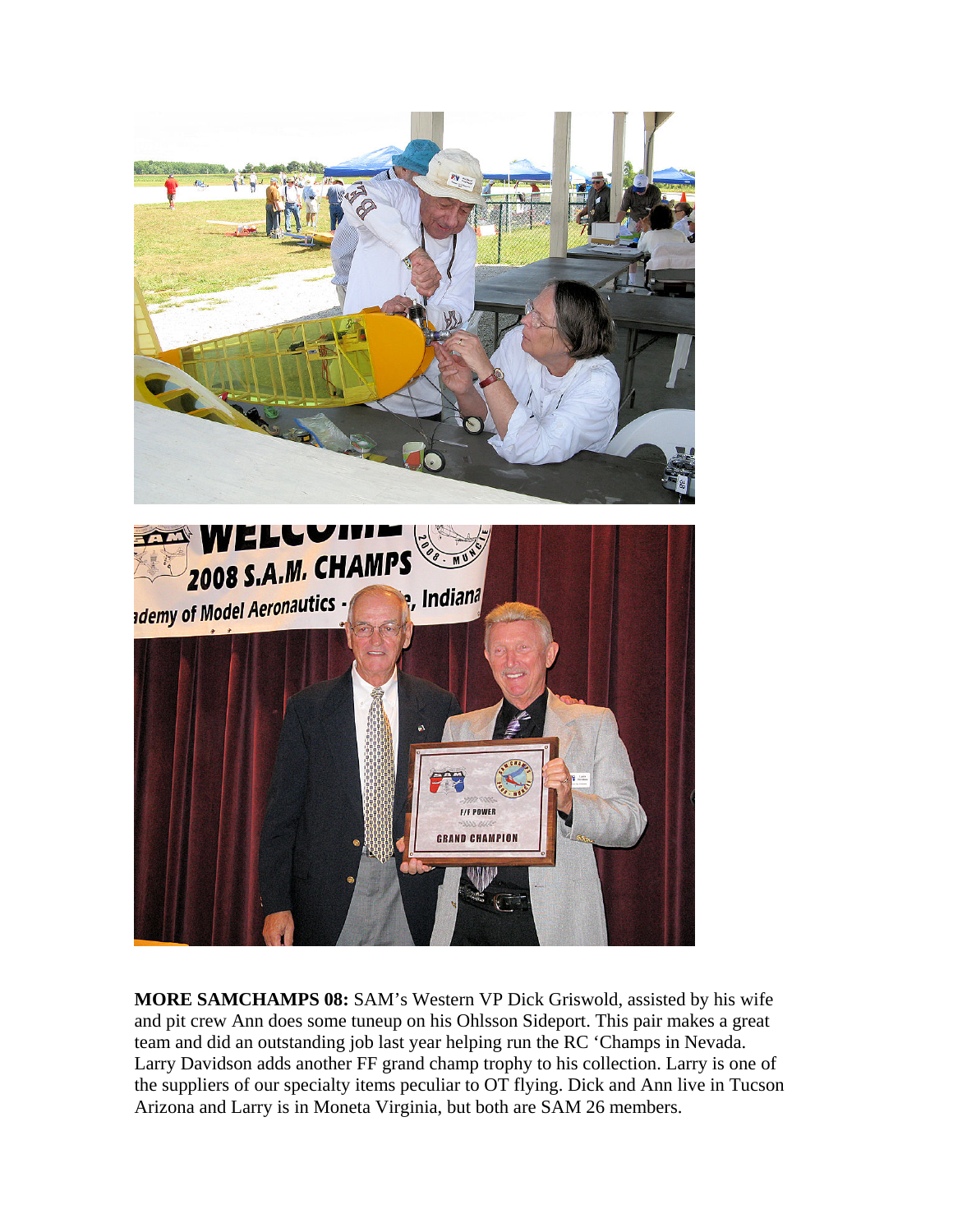# 33rd ANNUAL JOHN POND COMMEMORATIVE

## **OLD TIME RC CONTEST**

#### **Sponsored by SAM 26, the Central Coast Chapter** Taft California, October 25 & 26 2008

SATURDAY: Class A ignition SUNDAY: Class A glow Speed 400

Class B glow Class B ignition Class C ignition Class C glow Texaco Antique combined Electric Texaco 1/2A Texaco Ohlsson Sideport 1/2A Scale O/T Glider Brown Jr. LER SOS Electric LMR

- AWARDS: Through third place in each event, plus the John Pond perpetual Sweepstakes trophy based on all events flown. And the Perpetual Texaco trophy will go to the high time in Texaco.
- ENTRY FEES, despite inflation, remain at a mere \$6 per event, with a \$36 maximum if Paid on initial entry.
- RULES: SAM and AMA rules for 2008 will be followed with reasonable regularity.
- SCHEDULE: Registration opens 8:00 A.M. both days. Pilot briefing 9 A.M. Saturday, 8:30 Sunday, with flying immediately after. Last takeoff 4 P.M. Sat., 3 P.M. Sun. BANQUET: Saturday 7 P.M. at the Ranch House, 200 Kern St. near the Caprice motel. Order

off the menu. Saturday's awards will be presented.

CHECK with the C.D. mid week before the contest regarding the event. No problems are anticipated, but it's always a good idea before traveling. And remember if there are weather problems where you live, Taft sits in a unique little weather zone of its own. Over the years we've never lost more than 2 or 3 flying hours to wind, rain etc. on any weekend. OHLSSON SIDEPORT will use a 45 second run time for all engines as per the SAM Champs.

C.D. Bob Angel Ass't. C.D. Dick Fischer



 1001 Patterson Rd. 215 Arabian Way Santa Maria, CA 93455 Arroyo Grande, CA 93420 805-937-5145 805-489-4078 samrcflier@verizon.net dickfischer@mac.com